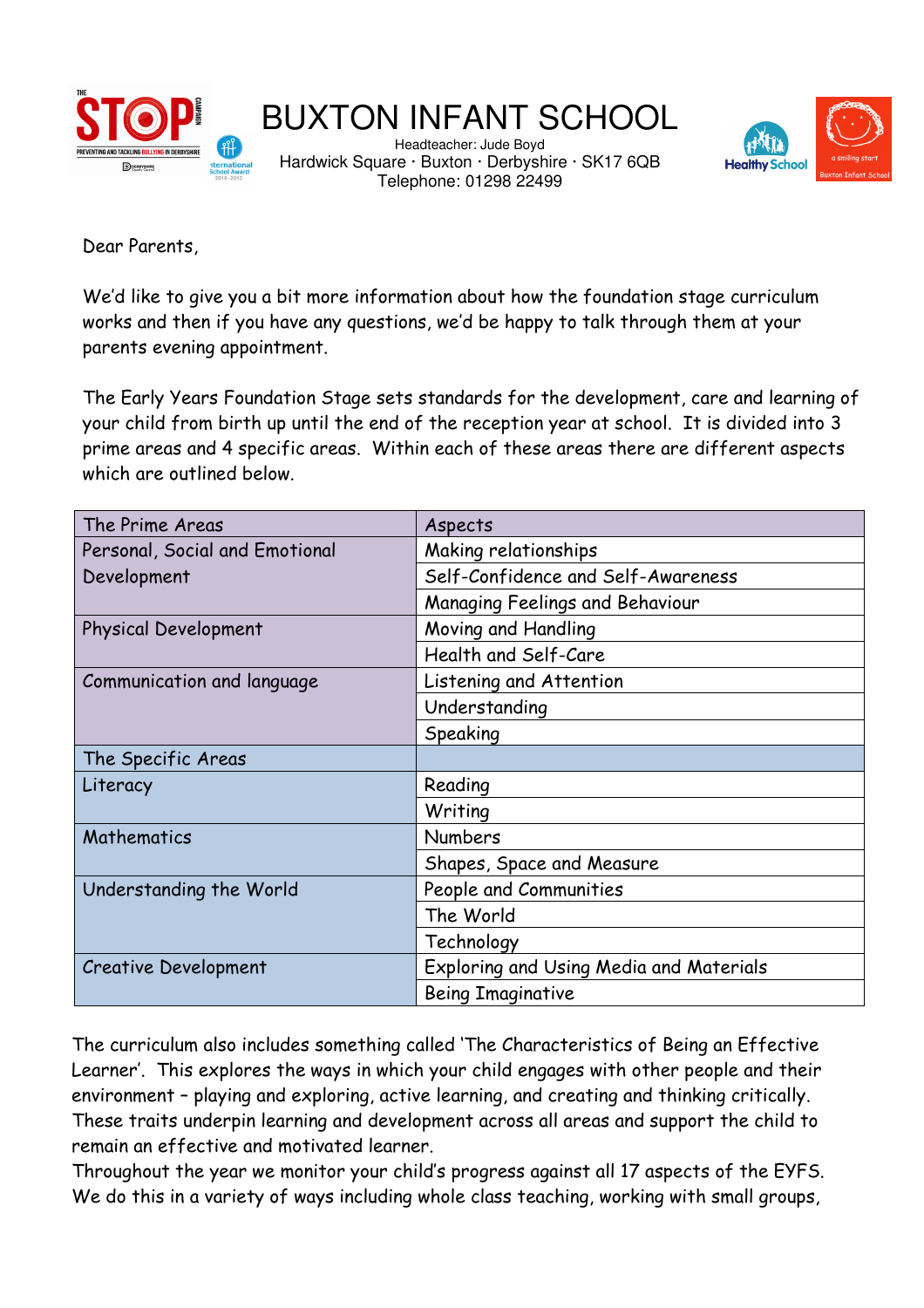extending learning through independent activities and observations of child initiated learning.

We also do our best to keep you well informed of your child's progress through parents evenings, letters containing targets for your child (you will receive your first one at parents evening), an end of school report, and comments and observations uploaded to Tapestry.

At the end of the reception year we are required to make a judgement as to whether your child has met their Early Learning Goal for each aspect of the curriculum. I have attached a copy of these so you can have a better understanding of what the national expectations are for children at the end of the reception year. I have also provided some extra clarification for what our school expectations are for reading, writing and maths. In order for your child to achieve what's knows as 'Good Level of Development' (GLD) they are expected to have achieved their early learning goals in all of the Prime Areas **and** Literacy and Mathematics. National results last year were that 78% of children achieved GLD and it is worth noting that although the curriculum takes your child's age into account throughout the different stages of the EYFS, the Early Learning Goals do not, so the majority of children, irrespective of whether they were born in the summer term, are expected to meet them.

Included in your child's school report we will give you information about whether or not your child has achieved each Early Learning Goal but we will keep you informed throughout the year as to whether we thing your child is 'on track'. If we think there are areas where they need a bit more support, we will have a conversations with you about how we are supporting your child in school and ways that you could help at home.

We work very hard at Buxton Infant School to ensure that your child has access to a broad variety of fun and engaging activities that promote an enthusiasm for school and a motivation to learn. Each topic is planned to cover all the areas of learning and each lesson is designed to support your child in reaching their full potential.

We hope you have found this overview helpful and would be more than happy to answer any questions you may have.

Many Thanks,

Mrs Salmon (Foundation Stage Co-ordinator)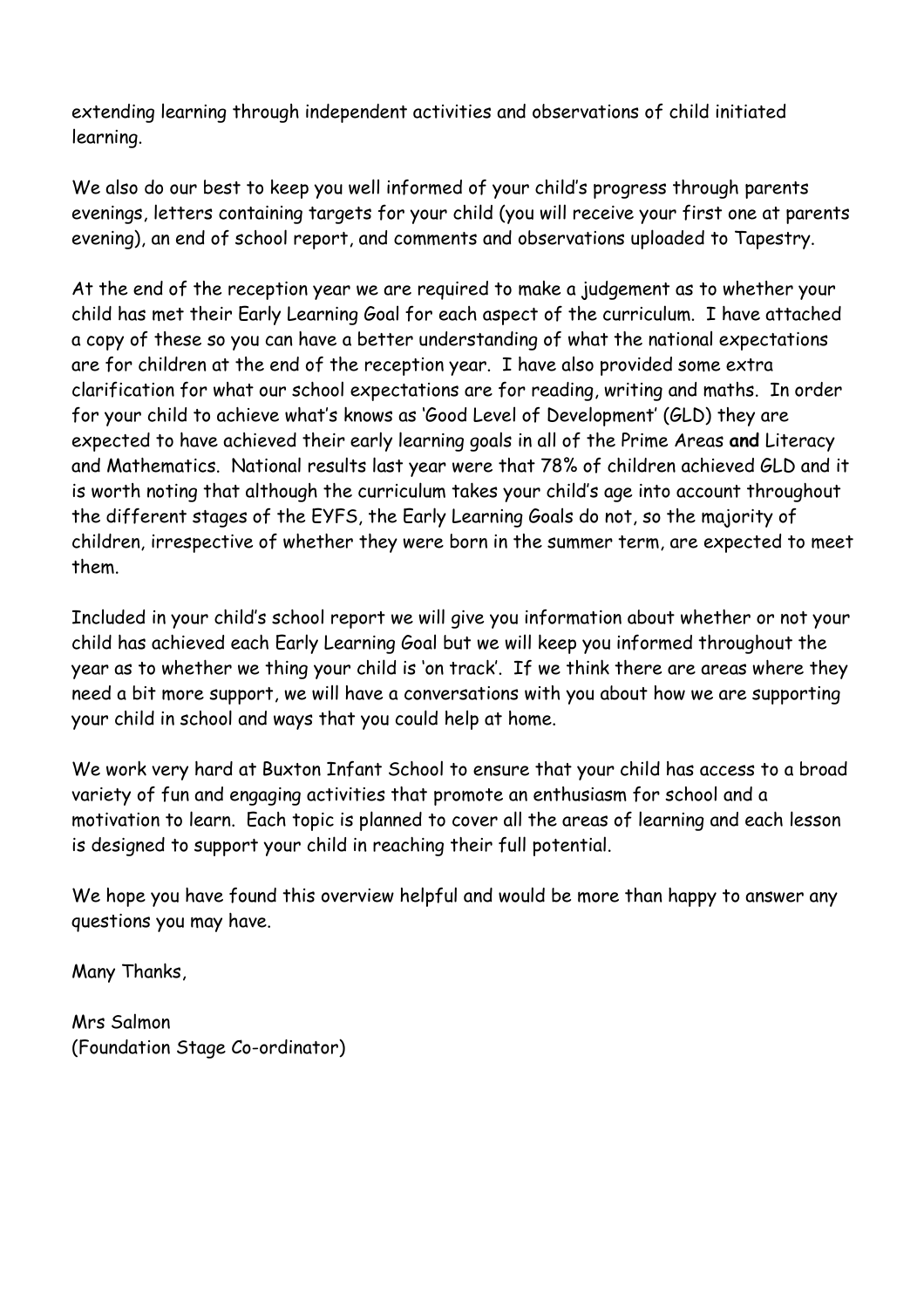## The Early Learning Goals- to be achieved by July

## **Personal, Social and Emotional Development**

**Making Relationships:** Children play co-operatively, taking turns with others. They take account of one another's ideas about how to organise their activity. They show sensitivity to others' needs and feelings, and form positive relationships with adults and other children. **Self-Confidence and Self Awareness:** Children are confident to try new activities, and say why they like some activities more than others. They are confident to speak in a familiar group, will talk about their ideas, and will choose the resources they need for their chosen activities. They say when they do or don't need help.

**Manging Feelings and Behaviour:** Children talk about how they and others show feelings, talk about their own and others' behaviour, and its consequences, and know that some behaviour is unacceptable. They work as part of a group or class, and understand and follow the rules. They adjust their behaviour to different situations, and take changes of routine in their stride.

# **Physical Development**

**Moving and Handling:** Children show good control and co-ordination in large and small movements. They move confidently in a range of ways, safely negotiating space. They handle equipment and tools effectively, including pencils for writing.

**Health and Self Care:** Children know the importance for good health of physical exercise, and a healthy diet, and talk about ways to keep healthy and safe. They manage their own basic hygiene and personal needs successfully, including dressing and going to the toilet independently.

# **Communication and Language**

**Listening and Attention:** Children listen attentively in a range of situations. They listen to stories, accurately anticipating key events and respond to what they hear with relevant comments, questions or actions. They give their attention to what others say and respond appropriately, while engaged in another activity.

**Understanding:** Children follow instructions involving several ideas or actions. They answer 'how' and 'why' questions about their experiences and in response to stories or events. **Speaking:** Children express themselves effectively, showing awareness of listeners' needs. They use past, present and future forms accurately when talking about events that have happened or are to happen in the future. They develop their own narratives and explanations by connecting ideas or events.

#### **Literacy**

**Reading:** Children read and understand simple sentences. They use phonic knowledge to decode regular words and read them aloud accurately. They also read some common irregular words. They demonstrate understanding when talking with others about what they have read.

At Buxton Infant School, we feel that in order for children to be ready to begin the National Curriculum in year 1, they should be able to read the yellow ORT books confidently by using their phonics knowledge to decode words as well as having quick recognition of the pink, red and yellow word cards sent home throughout the year. We would also expect children to be able to show an understanding of what they've read by being able to make relevant comments, answer questions and re-tell the story.